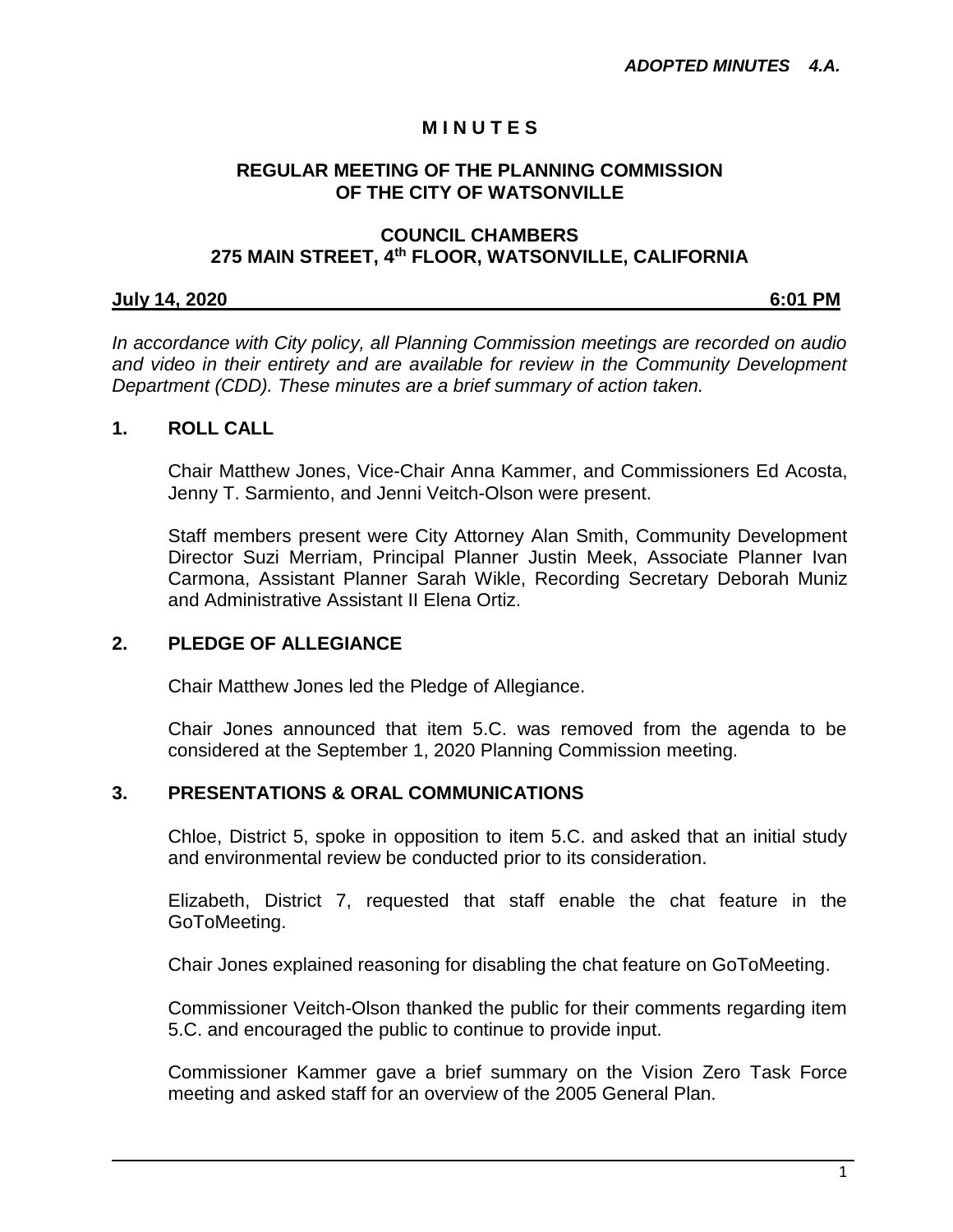# **4. CONSENT AGENDA**

#### **A. MOTION APPROVING MINUTES OF JUNE 2, 2020 REGULAR MEETING**

**MOTION:** It was moved by Commissioner Veitch-Olson, seconded by Commissioner Sarmiento, and carried by the following vote to approve the Consent Agenda:

| AYES:            |                                                          | COMMISSIONERS: Acosta, Kammer, Sarmiento,<br>Veitch-Olson, Jones |
|------------------|----------------------------------------------------------|------------------------------------------------------------------|
| NOES:<br>ABSENT: | <b>COMMISSIONERS: None</b><br><b>COMMISSIONERS: None</b> |                                                                  |

# **5. PUBLIC HEARINGS**

**A. AN APPLICATION FOR A SPECIAL USE PERMIT (APPLICATION NO. 66) TO ALLOW THE ESTABLISHMENT OF AN ON-SALE GENERAL-RESTRICTIVE BEER, WINE, AND DISTILLED SPIRITS (TYPE 70) ABC LICENSE FOR A PROPOSED HOTEL (HAMPTON INN AND SUITES) LOCATED AT 75 LEE ROAD (APN: 018-302-05), FILED BY RICARDO CONTRERAS, APPLICANT, ON BEHALF OF JUGGY TUT, PROPERTY OWNER**

# **1) Staff Report**

The staff report was given by Assistant Planner Sarah Wikle.

# **2) Planning Commission Clarifying & Technical Questions**

In answering Commissioner Acosta, Community Development Director Merriam stated that the project is located in the Visitor Commercial Zone, which conditionally allows retail cannabis facilities, but no applications have been submitted at the moment.

Assistant Planner Wikle answered questions from Vice Chair Kammer regarding allowed hours of operation for sale of alcohol, ABC Type 70 license restrictions, and clarification on the high crime qualification for the project's location.

In answering Commissioner Sarmiento, Assistant Planner Wikle clarified onsale restrictions of alcohol at the hotel.

# **3) Applicant Presentation**

Carlos Contreras, Hampton Inn and Suites General Manager, addressed the questions raised by the Commission regarding the sale and consumption of alcohol at the hotel.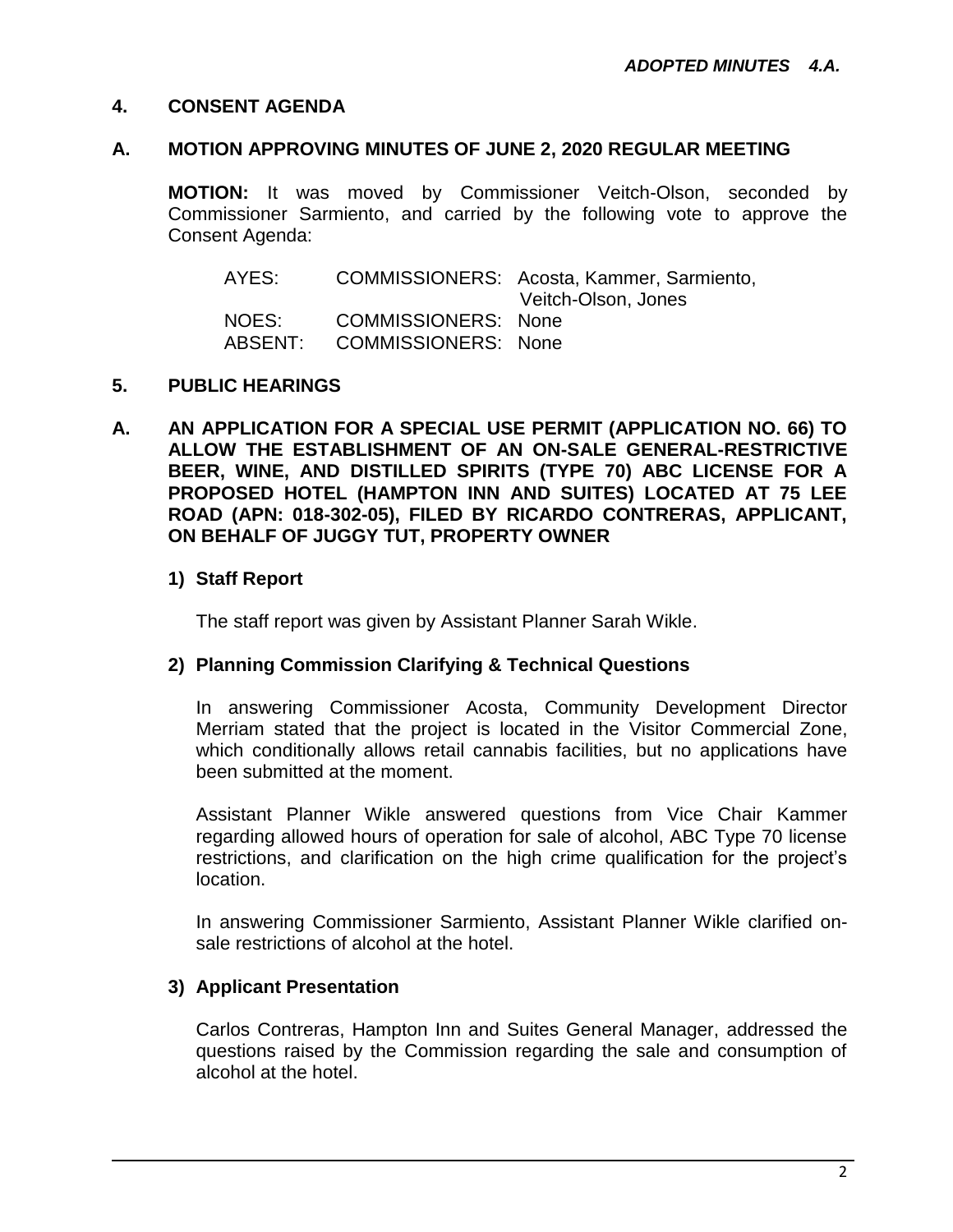# **4) Planning Commission Clarifying & Technical Questions**

Commissioner Veitch-Olson commended Mr. Contreras on the thoroughness of his application, and asked they support Watsonville businesses by selling local wines and beers.

Mr. Contreras commented that they plan to support local businesses and will sell local wine, beer and snacks at the shop.

# **5) Public Hearing**

Chair Jones opened the public hearing.

Hearing no comment, Chair Jones closed the public hearing.

# **6) Appropriate Motion(s)**

**MAIN MOTION:** It was moved by Vice-Chair Kammer, seconded by Commissioner Veitch-Olson, to approve the following resolution:

#### **RESOLUTION NO. 13-20 (PC):**

**RESOLUTION OF THE PLANNING COMMISSION OF THE CITY OF WATSONVILLE, CALIFORNIA, APPROVING A SPECIAL USE PERMIT (APPLICATION NO. 66) TO ALLOW THE ESTABLISHMENT OF AN ON-SALE GENERAL-RESTRICTIVE SERVICE ABC LICENSE FOR A PROPOSED HOTEL WITH ALCOHOL SALES (HAMPTON INN AND SUITES) LOCATED AT 75 LEE ROAD, WATSONVILLE, CALIFORNIA (APN: 018-302-05)**

**7) Deliberation**

None

**8) Chair Calls for a Vote on Motion(s)**

**MAIN MOTION:** The above motion carried by the following vote:

| AYES:   |                            | COMMISSIONERS: Acosta, Kammer, Sarmiento,<br>Veitch-Olson, Jones |
|---------|----------------------------|------------------------------------------------------------------|
| NOES:   | COMMISSIONERS: None        |                                                                  |
| ABSENT: | <b>COMMISSIONERS: None</b> |                                                                  |

**B. AN APPLICATION FOR A SPECIAL USE PERMIT AND ENVIRONMENTAL REVIEW (PP80) TO ALLOW TENANT IMPROVEMENTS WITHIN TRACTOR SUPPLY CO. BY CONVERTING EXISTING STORAGE SPACE INTO A NEW VETERINARIAN CLINIC AT 580 AUTO CENTER DRIVE (APN: 016-172-78), FILED BY VETIQ PETCARE, APPLICANT AND TENANT**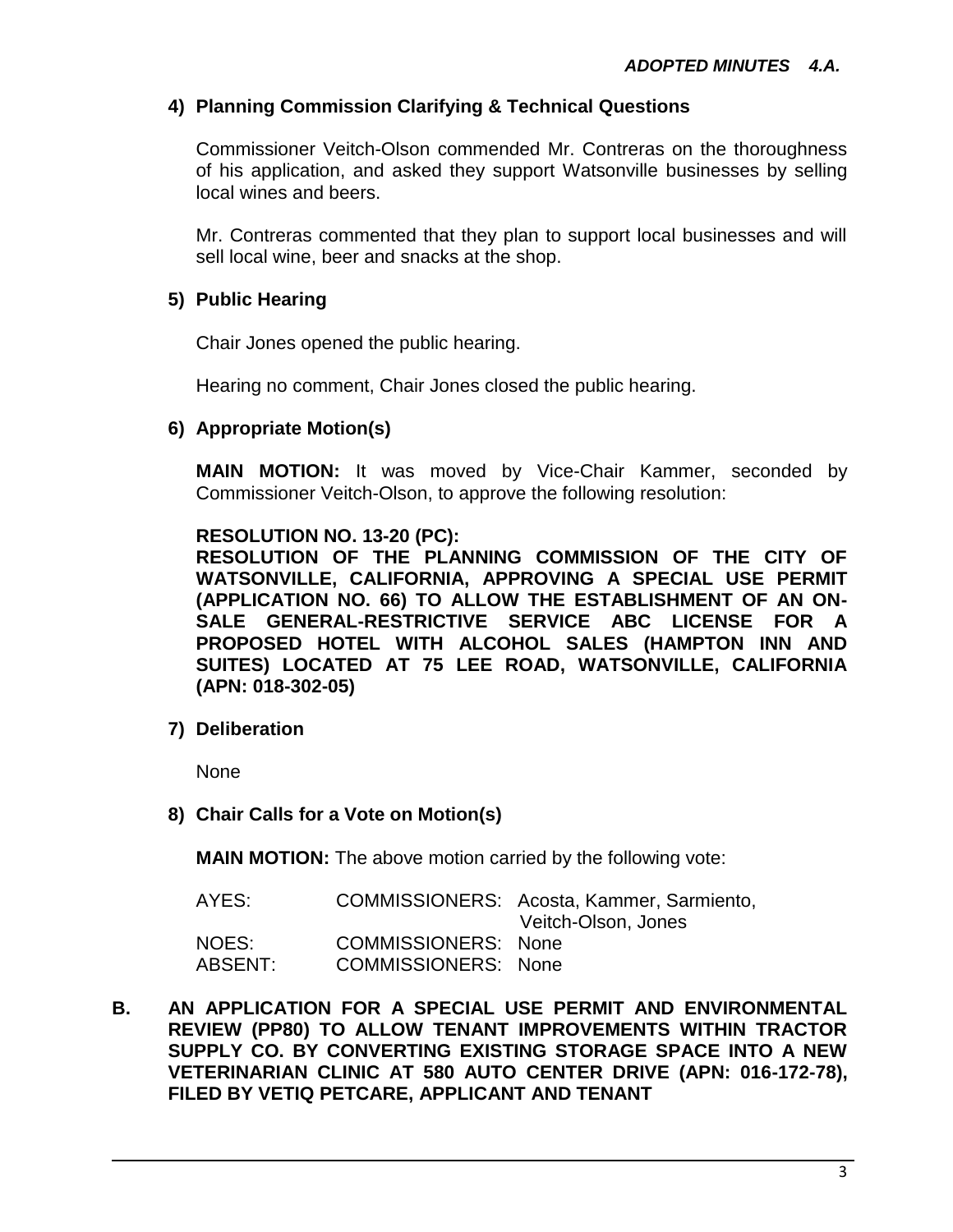# **1) Staff Report**

The staff report was given by Associate Planner Ivan Carmona.

# **2) Planning Commission Clarifying & Technical Questions**

None

# **3) Applicant Presentation**

Ryan Sexton, VetIQ Petcare, gave an overview of the project.

# **4) Planning Commission Clarifying & Technical Questions**

In answering Chair Jones' question regarding the number of locations, Mr. Sexton stated that they have a partnership with Tractor Supply Co. and have opened about 100 locations in the United States over the past three years.

In answering Vice Chair Kammer's inquiry regarding the location of the veterinarians, Mr. Sexton stated that they hire local providers.

# **5) Public Hearing**

Chair Jones opened the public hearing.

Hearing no comments, Chair Jones closed the public hearing.

# **6) Appropriate Motion(s)**

**MAIN MOTION:** It was moved by Vice-Chair Kammer, seconded by Commissioner Sarmiento, to approve the following resolution:

# **RESOLUTION NO. 14-20 (PC):**

**RESOLUTION OF THE PLANNING COMMISSION OF THE CITY OF WATSONVILLE, CALIFORNIA, APPROVING A SPECIAL USE PERMIT WITH ENVIRONMENTAL REVIEW (PP80) TO ALLOW TENANT IMPROVEMENTS WITHIN TRACTOR SUPPLY CO. BY CONVERTING A PORTION OF AN EXISTING 2,000 SQUARE FOOT STORAGE SPACE INTO A NEW 260 SQUARE FOOT VERERINARIAN CLINIC LOCATED AT 580 AUTO CENTER DRIVE (APN 016-172-78)**

# **7) Deliberation**

None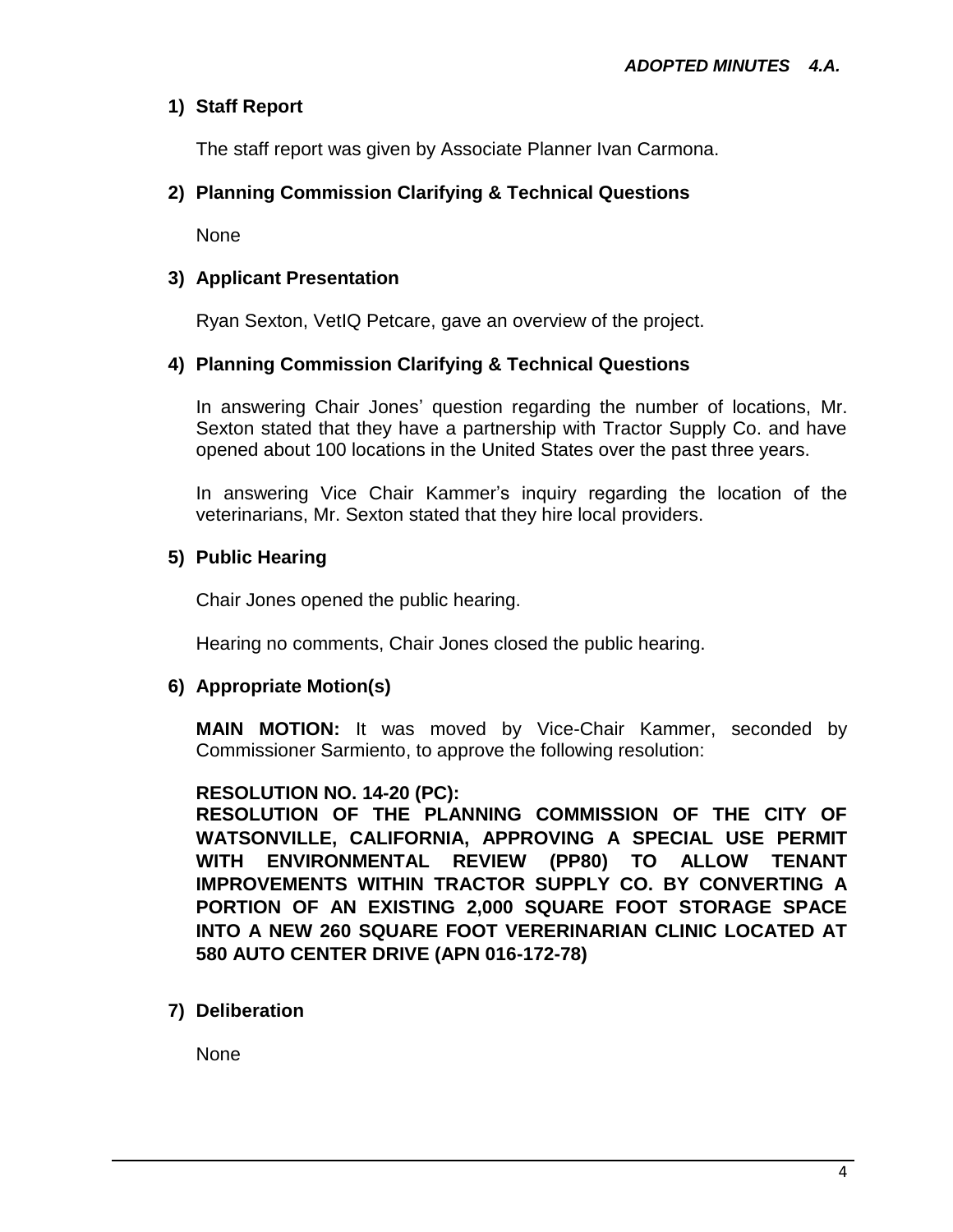**8) Chair Calls for a Vote on Motion(s)**

**MAIN MOTION:** The above motion carried by the following vote:

AYES: COMMISSIONERS: Acosta, Kammer, Sarmiento, Veitch-Olson, Jones NOES: COMMISSIONERS: None ABSENT: COMMISSIONERS: None

**C. AN APPLICATION FOR A SPECIAL USE PERMIT WITH DESIGN REVIEW AND ENVIRONMENTAL REVIEW (PP2019-18) TO ALLOW THE ESTABLISHMENT OF A PROPANE STORAGE AND TRANSFER FACILITY (AKA BULK PROPANE PLANT) ON A 0.7± ACRE PROPERTY LOCATED AT 950 WEST BEACH STREET, WATSONVILLE, CALIFORNIA (APNS 018-331- 28; FORMERLY APNS 018-331-05 & -06), FILED BY DAVID DAUPHIN WITH C2G, APPLICANT, ON BEHALF OF RICHARD KOJAK WITH MOUNTAIN PROPANE SERVICE, PROPERTY OWNER**

*Removed from agenda to be considered at the September 1, 2020 Planning Commission meeting.* 

- **D. RECOMMENDATION TO CITY COUNCIL ON AMENDMENTS TO CHAPTER 14-16 (DISTRICT REGULATIONS), CHAPTER 14-18 (DEFINITIONS), CHAPTER 14-40 (GENERAL PROVISIONS, EXCEPTIONS, AND MODIFICATIONS), AND REPEAL CHAPTER 14-23 (ACCESSORY DWELLING UNITS) AND UPDATE WITH NEW CHAPTER 14-23 (ACCESSORY DWELLING UNITS AND JUNIOR ACCESSORY DWELLING UNITS) OF THE WATSONVILLE MUNICIPAL CODE**
	- **1) Staff Report**

Staff Report was given by Associate Planner Ivan Carmona.

# **2) Planning Commission Clarifying & Technical Questions**

Associate Planner Carmona answered questions from Vice-Chair Kammer regarding potential contributions to the Housing Element that the proposed ordinance would have and questions regarding differences between junior accessory dwelling units and regular accessory dwelling units.

In answering Chair Jones, Associate Planner Carmona explained that the State was mandating that cities adopt an ADU ordinance by January 1, 2021 or default to State ADU requirements.

Associate Planner Carmona and Vice Chair Kammer answered questions from Commissioner Acosta regarding required processing times for ADU applications, challenges in addressing illegal ADUs, importance of making a recommendation to Council for adoption of an ADU ordinance in time to meet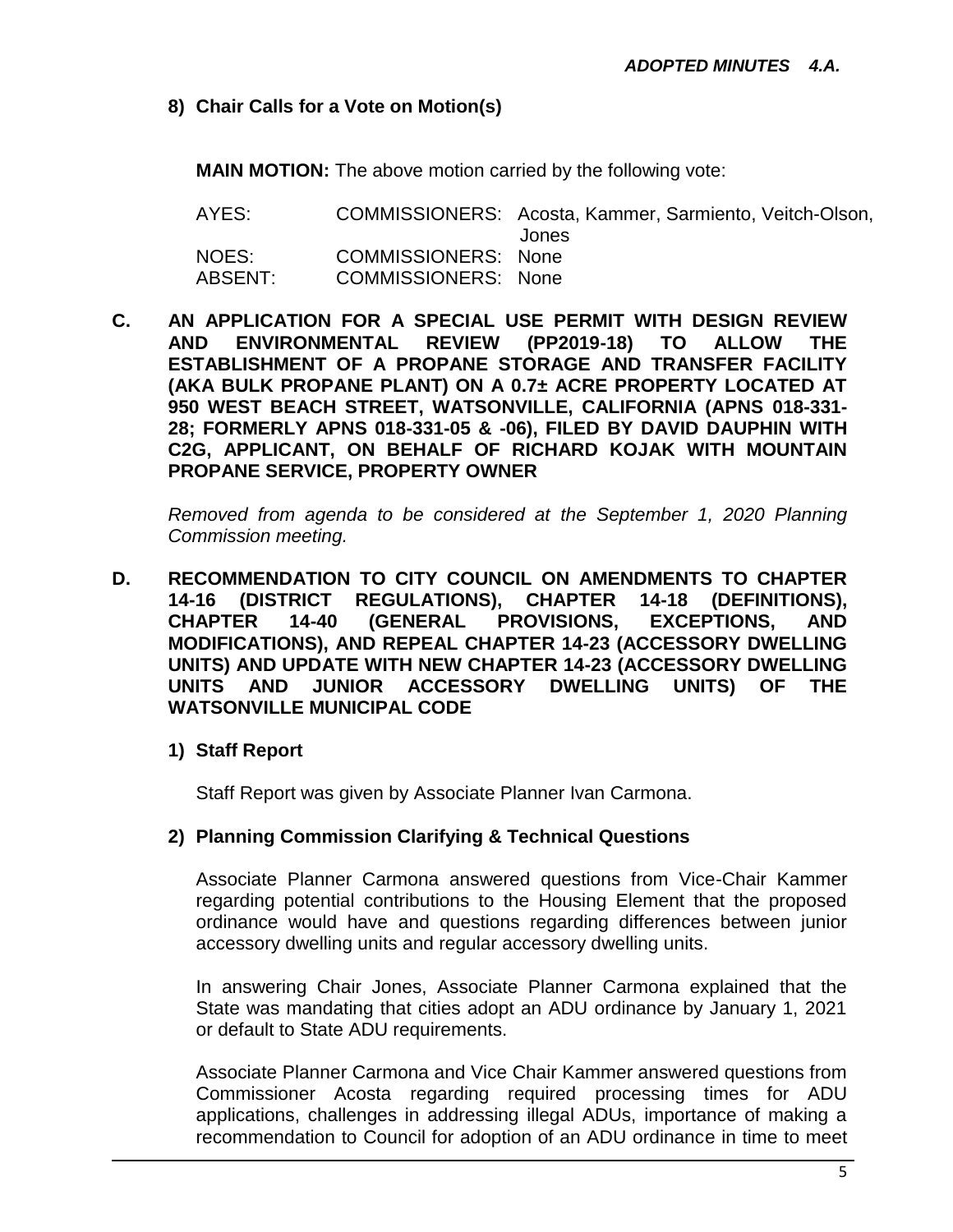the State's deadline, and dimension requirements for ADUs proposed in the ordinance.

# **3) Public Hearing**

Chair Jones opened the public hearing.

Hearing no comments, Chair Jones closed the public hearing.

# **4) Appropriate Motion(s)**

**PRIMARY MOTION:** It was moved by Commissioner Veitch-Olson, seconded by Vice Chair Kammer, to approve the following resolution:

**SECONDARY MOTION (Failed):** It was moved by Commissioner Acosta, and failed for lack of second, to postpone action on the proposed resolution:

# **RESOLUTION NO. 15-20 (PC):**

**RESOLUTION OF THE PLANNING COMMISSION OF THE CITY OF WATSONVILLE, CALIFORNIA, RECOMMENDING TO THE CITY COUNCIL ADOPTION OF TEXT AMENDMENTS TO TITLE 14 (ZONING) OF THE WATSONVILLE MUNICIPAL CODE, AMENDING CHAPTER 14-16 (DISTRICT REGULATIONS), CHAPTER 14-18 (DEFINITIONS), CHAPTER 14-40 (GENERAL PROVISIONS, EXCEPTIONS, AND MODIFICATIONS), AND REPEALING CHAPTER 14-23 (ACCESSORY DWELLING UNITS) AND REPLACEMENT WITH NEW CHAPTER 14-23 FOR THE REGULATION OF ACCESSORY DWELLING UNITS AND JUNIOR ACCESSORY DWELLING UNITS LOCATED WITHIN THE CITY**

**5) Deliberation**

None

# **6) Chair Calls for a Vote on Motion(s)**

**MAIN MOTION:** The above motion carried by the following vote:

| AYES:   |                              | COMMISSIONERS: Kammer, Sarmiento, |
|---------|------------------------------|-----------------------------------|
|         |                              | Veitch-Olson, Jones               |
| NOES:   | <b>COMMISSIONERS: Acosta</b> |                                   |
| ABSENT: | <b>COMMISSIONERS: None</b>   |                                   |

# **6. REPORT OF THE SECRETARY**

The report was given by Director Merriam.